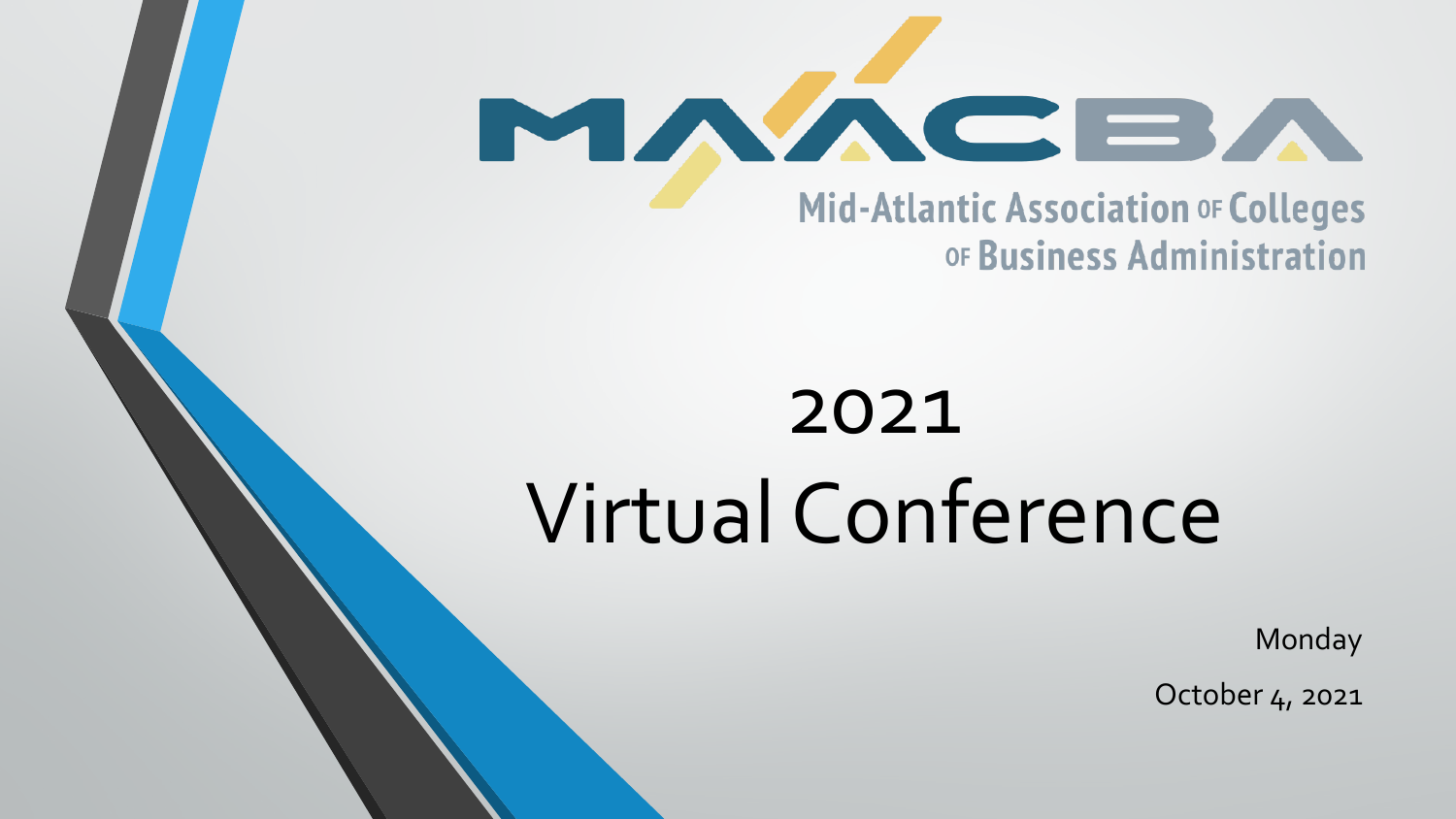## Thank you to our 2021 Conference Sponsors



Driven by our mission to advance quality and equity in education, ETS provides learning solutions, pioneering research and trusted assessments that help guide learners around the world on their path to new possibilities. For more than 70 years, we have developed products and services based on rigorous research and our belief in the power of learning. Our portfolio consists of some of the world's most trusted assessments - including the TOEFL® and TOEIC® exams, the GRE® and the Praxis® family of assessments - along with research, development and innovation that explores new frontiers in learning and measurement. Our educational measurement solutions and research contribute to the development of new methods and tools, inform important dialogue with education policymakers, and shed light on critical issues and potential solutions - all with the aim of creating a world where all learners are able to improve their lives through education.

> cmackrell@ets.org www.ets.org



Eduvantis is the leading data-driven strategy consulting and marketing services firm serving the global business school market. We combine rigorous methodologies and analysis, industry best practices and category benchmarks to help our clients optimize their opportunities for enrollment growth. Our consulting work gives business school leaders the clarity needed to make confident decisions about the best path forward for enrollment success. Our marketing services work provides peace of mind that programs and brands are being marketed by a team with exclusive focus on higher education, and demonstrated success helping to achieve client goals. We have client testimonials from every kind of business school out there (public/private, big/small, urban/rural, etc.), and would welcome talking with you about your biggest concerns to see if we can help you too.

> steve@eduvantis.com www.eduvantis.com

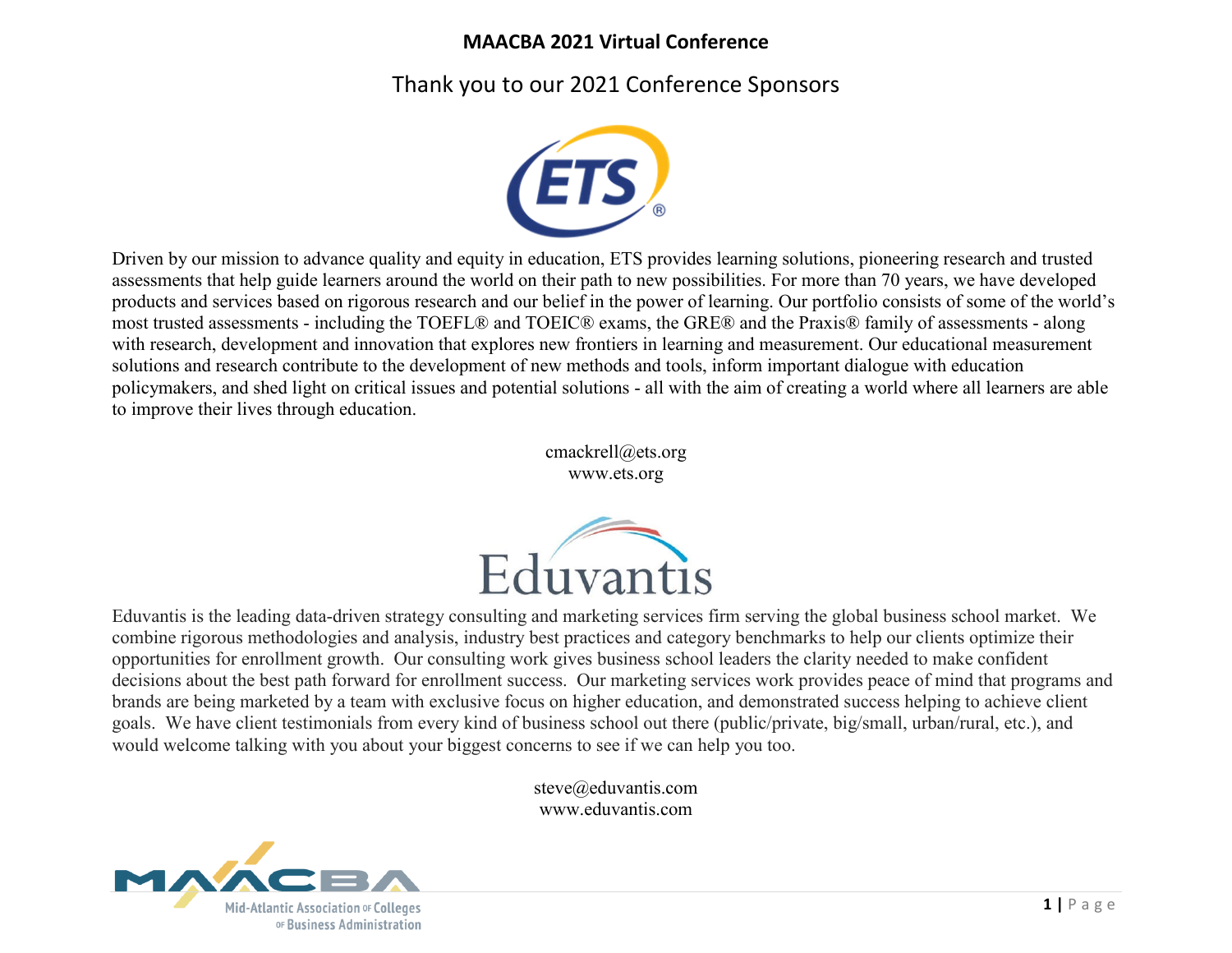

Liaison's Centralized Application Service (CAS) is an intuitive, flexible application with up-to-date, visual insights into application and enrollment trends that actively targets your best-fit students. With application processing and support services CAS streamlines admissions, encourages application completion and provides institution–student connection throughout the entire process. CAS leverages the "power of partnership" with regular forums for the sharing of novel solutions and best practices in a mutually supportive environment. Over the last three decades, Liaison has helped over 31,000 programs on more than 1,000 campuses more effectively manage admissions through its (CAS™) technology and complementary application processing and support services. The higher education technology leader supports its partner institutions' total enrollment goals by pairing CAS with its Enrollment Marketing (EM) platform as well as the recently acquired TargetX (CRM) and advanced analytics software Othot.

> staylor@liaisonedu.com liaisonedu.com



The PhD Project encourages Black/African-Americans, Latinx/Hispanic-Americans and Native Americans to pursue their business Ph.D.'s to serve as role models and mentors for future business leaders. Since our inception in 1994, the number of minority business Ph.D.'s in the U.S. has increased historically from 294 to close to 1,600 today, with another 300 minority business students in the pipeline today. During the 2019-20 academic year, 300+ doctoral and non-doctoral granting institutions participated in The PhD Project, gaining direct access to our members for networking and recruiting.

> blaneruschak@kpmg.com www.phdproject.org

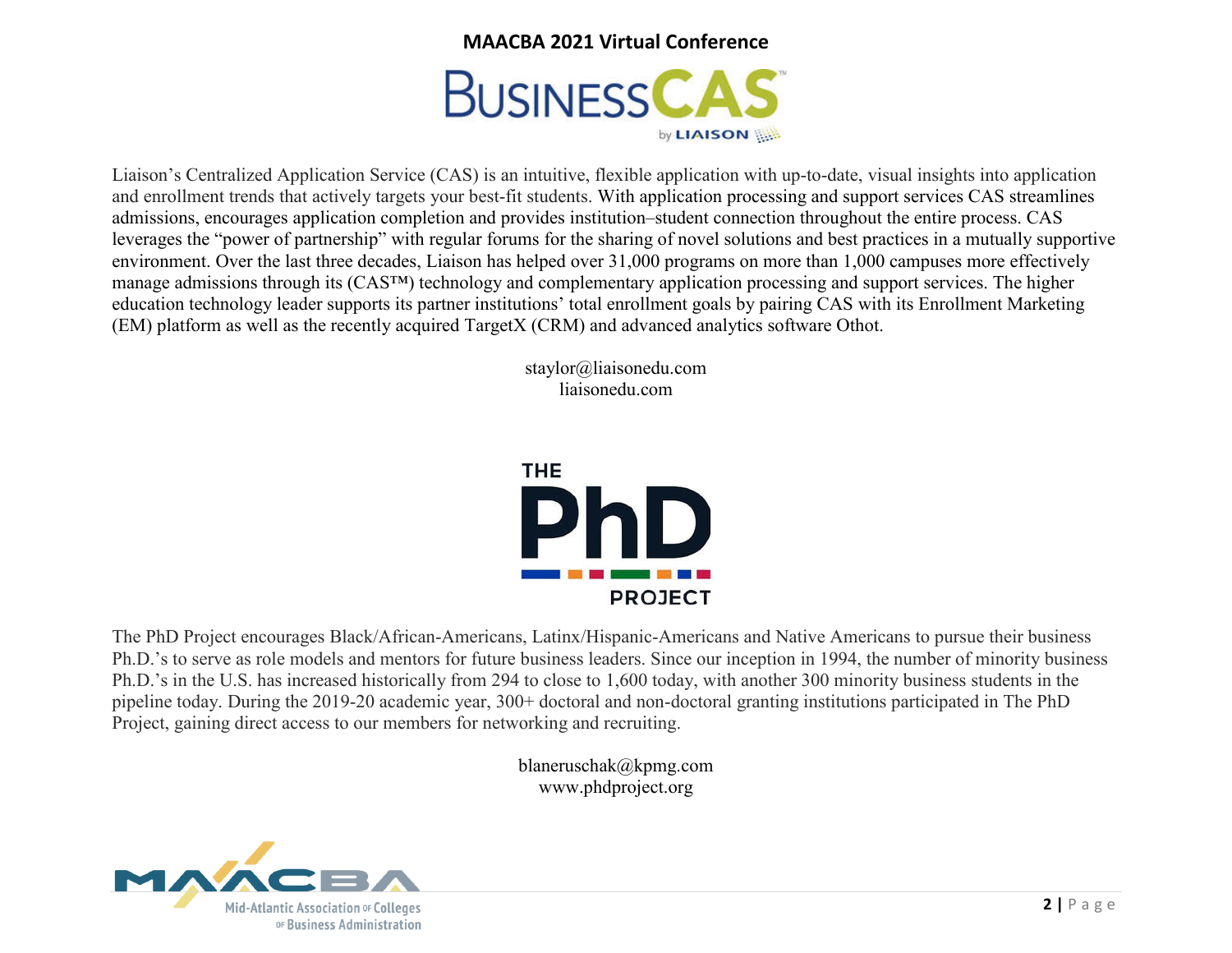

WooStudy's online academic platform works by making use of the latest technologies and stats to develop easy-to-use solutions that simplify your work. All the while making sure to keep cost-cutting in mind, and using resource-saving strategies to increase your academic efficiency. So, whether you are a University, Admin, Mentor, Teacher, or Student, our solutions will equip you fully to venture on your educational journey.

> arif.khan@woostudy.com https://woostudy.com

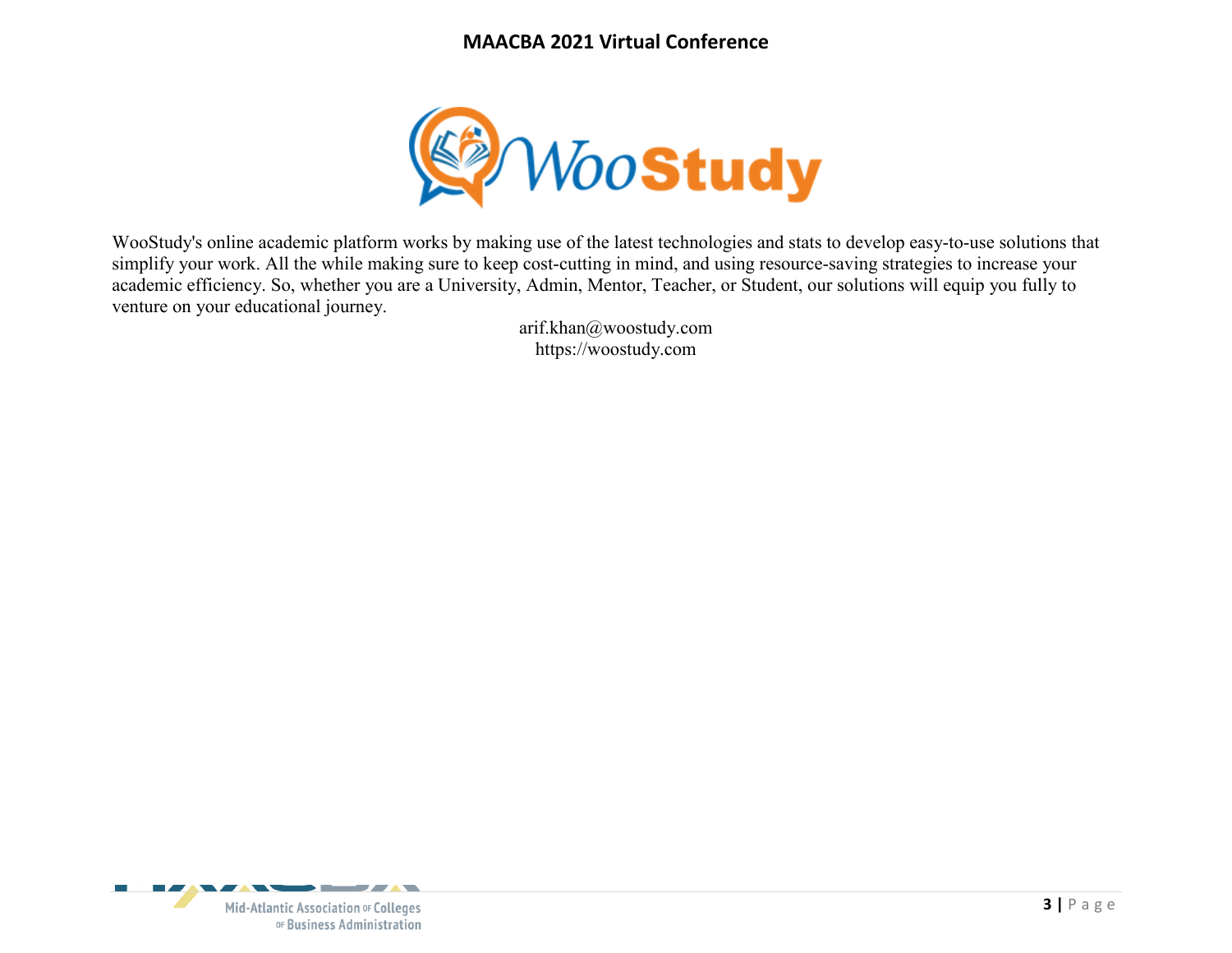# **2021 Conference Participants**

| <b>Name</b>         | <b>Position</b>                                        | <b>School/Organization</b>                             | College/Univ               | <b>Email</b>                   |
|---------------------|--------------------------------------------------------|--------------------------------------------------------|----------------------------|--------------------------------|
| Ibrahim Khan        |                                                        | WooStudy                                               |                            | ibrahim.khan@thesqpeg.com      |
| Mark D. Lewis       | Dean                                                   | <b>College of Business</b>                             | <b>Alfred University</b>   | lewism@alfred.edu              |
| Theresa Gunn        | Associate Professor of<br>Accountancy, MBA<br>Director | <b>College of Business</b>                             | <b>Alfred University</b>   | gunn@alfred.edu                |
| Diana Maguire       | Associate Professor of<br>Management                   | <b>College of Business</b>                             | <b>Alfred University</b>   | maguire@alfred.edu             |
| Shelly Freyn        | Assistant Professor of<br>Marketing                    | <b>College of Business</b>                             | <b>Alfred University</b>   | freyn@alfred.edu               |
| Jean Ellefson       | Assistant Professor of<br>Analytics                    | <b>College of Business</b>                             | <b>Alfred University</b>   | ellefson@alfred.edu            |
| Neelum Buttar       | Assistant Dean, Finance<br>and Operations              | <b>Kogod School of Business</b>                        | <b>American University</b> | nbuttar@american.edu           |
| Lawrence McNeil     | Dean                                                   | <b>College of Business</b>                             | <b>Bowie State</b>         | Imcneil@bowiestate.edu         |
| Missy Gutkowski     | Assistant Dean of<br><b>Experiential Learning</b>      | Freeman College of<br>Management                       | <b>Bucknell University</b> | mmg019@bucknell.edu            |
| Alan Eisner, PhD    | Dean, School of<br>Management                          | <b>School of Management</b>                            | <b>Clark University</b>    | AEisner@clarku.edu             |
| Andrea Aiello       | Associate Dean                                         | <b>School of Management</b>                            | <b>Clark University</b>    | aaiello@clarku.edu             |
| Jing Zhang          | Associate Dean                                         | <b>School of Management</b>                            | <b>Clark University</b>    | jizhang@clarku.edu             |
| Laura Burgess       | <b>Assistant Dean</b>                                  | <b>School of Management</b>                            | <b>Clark University</b>    | lburgess@clarku.edu            |
| Susan Holak         | Dean                                                   | Lucille and Jay Chazanoff<br><b>School of Business</b> | College of Staten Island   | Susan.Holak@csi.cuny.edu       |
| <b>Warrick Bell</b> | Associate to the Dean                                  | Lucille and Jay Chazanoff<br><b>School of Business</b> | College of Staten Island   | Warrick.Bell@csi.cuny.edu      |
| Patricia Galletta   | <b>Associate Professor</b>                             | Lucille and Jay Chazanoff<br><b>School of Business</b> | College of Staten Island   | Patricia.Galletta@csi.cuny.edu |
| Simone Wegge        | Professor                                              | Lucille and Jay Chazanoff<br><b>School of Business</b> | College of Staten Island   | Simone.Wegge@csi.cuny.edu      |
| Chandan Acharya     | <b>Assistant Professor</b>                             | Lucille and Jay Chazanoff<br><b>School of Business</b> | College of Staten Island   | Chandan.Acharya@csi.cuny.edu   |
| George Vachadze     | <b>Associate Professor</b>                             | Lucille and Jay Chazanoff<br><b>School of Business</b> | College of Staten Island   | George.Vachadze@csi.cuny.edu   |
| Scott E. Miller     | Dean                                                   | <b>School of Business</b>                              | <b>Edinboro University</b> | millerse@edinboro.edu          |
|                     |                                                        |                                                        |                            |                                |

Mid-Atlantic Association or Colleges OF Business Administration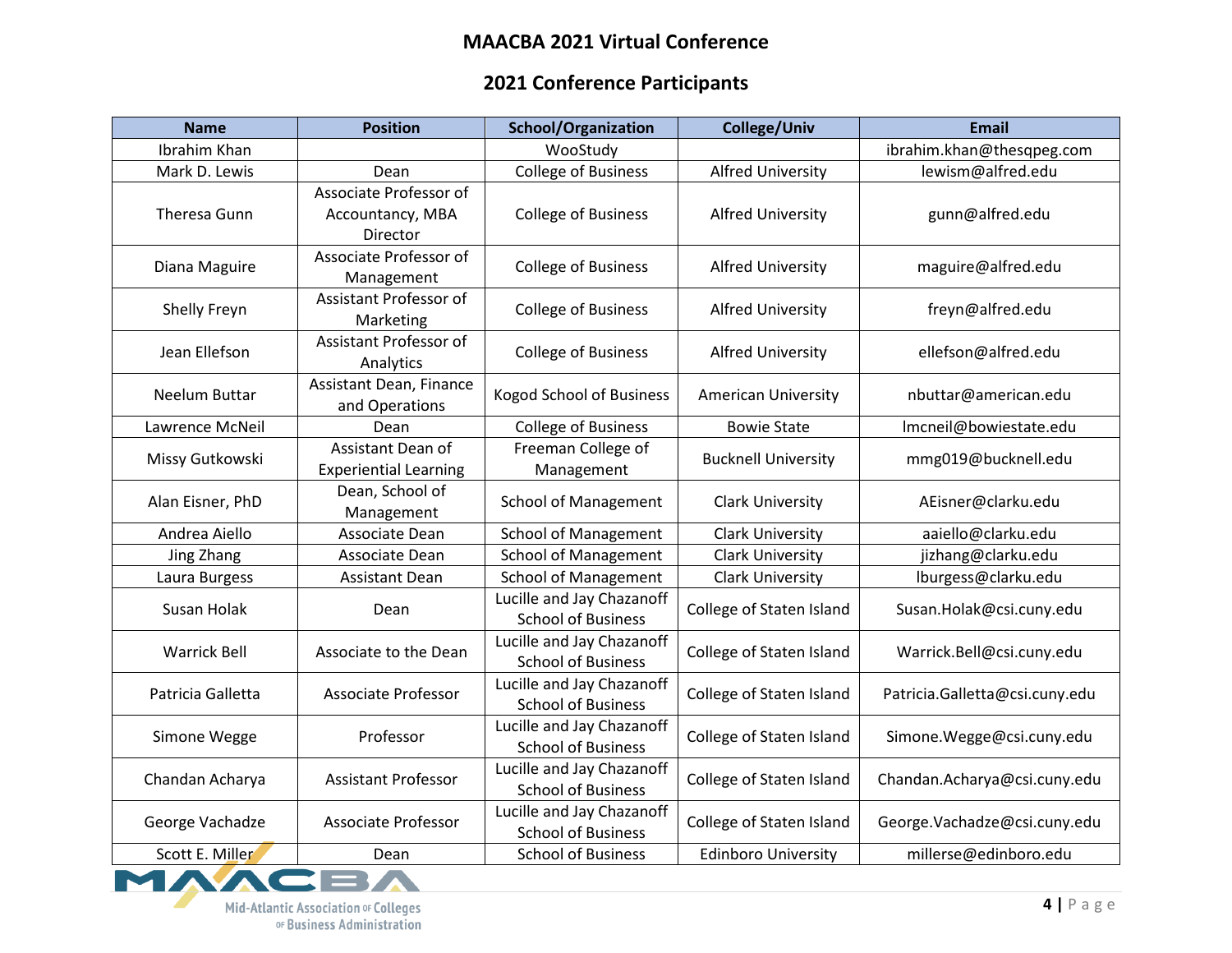| <b>Name</b>           | <b>Position</b>                                                               | <b>School/Organization</b>                 | <b>College/Univ</b>                        | <b>Email</b>                   |
|-----------------------|-------------------------------------------------------------------------------|--------------------------------------------|--------------------------------------------|--------------------------------|
| Sophia Ferry          | Graduate Advisor                                                              | Silberman College of<br><b>Business</b>    | Fairleigh Dickinson<br>University, Florham | sliferry@fdu.edu               |
| <b>Richard Vogel</b>  | Dean                                                                          | <b>School of Business</b>                  | Farmingdale State<br>College               | richard.vogel@farmingdale.edu  |
| Nanda Viswanathan     | <b>Assistant Dean</b>                                                         | <b>School of Business</b>                  | Farmingdale State<br>College               | viswann@farmingdale.edu        |
| Xu Zhang              | Chair, Economics<br>Department                                                | <b>School of Business</b>                  | Farmingdale State<br>College               | zhangx@farmingdale.edu         |
| Sarbjit Singh         | Chair, Sport<br>Management                                                    | <b>School of Business</b>                  | Farmingdale State<br>College               | singhs@farmingdale.edu         |
| Dimitrios Zarafopolus | Accreditation<br>Coordinator                                                  | <b>School of Business</b>                  | Farmingdale State<br>College               | zarafod@farmingdale.edu        |
| Maria Randazzo        | Assistant Professor of<br><b>Business</b>                                     | <b>School of Business</b>                  | Farmingdale State<br>College               | randazm@farmingdale.edu        |
| Jennifer Edmonds      | Dean                                                                          | School of Business &<br>Digital Media      | Georgian Court<br>University               | jedmonds@georgian.edu          |
| Amitabh Mungale       | Department Chair                                                              | School of Business &<br>Digital Media      | Georgian Court<br>University               | amungale@georgian.edu          |
| <b>Neal Steed</b>     | <b>MBA Director</b>                                                           | School of Business &<br>Digital Media      | Georgian Court<br>University               | nsteed@georgian.edu            |
| Dr. Janet A. Lenaghan | <b>Interim Provost</b>                                                        | Frank G. Zarb School of<br><b>Business</b> | <b>Hofstra University</b>                  | janet.a.lenaghan@hofstra.edu   |
| Dr. KG Viswanathan    | Interim Dean                                                                  | Frank G. Zarb School of<br><b>Business</b> | <b>Hofstra University</b>                  | k.g.viswanathan@hofstra.edu    |
| Jacqueline Burke      | Chair, Accounting,<br><b>Taxation and Legal</b><br><b>Studies in Business</b> | Frank G. Zarb School of<br><b>Business</b> | <b>Hofstra University</b>                  | jacqueline.a.burke@hofstra.edu |
| Alka Bramhandkar      | Interim Dean                                                                  | <b>School of Business</b>                  | Ithaca College                             | abramhandkar@ithaca.edu        |
| Dawn Kline            | Associate Dean                                                                | <b>School of Business</b>                  | Ithaca College                             | dkline@ithaca.edu              |
| Johnine McCartney     | Interim Director of MBA<br>Program                                            | <b>School of Business</b>                  | Ithaca College                             | jmccartney@ithaca.edu          |
| <b>Alex Triantis</b>  | Dean                                                                          | <b>Carey Business School</b>               | Johns Hopkins<br>University                | atriantis@jhu.edu              |
| <b>Lasse Mertins</b>  | Associate Dean for<br>Faculty Affairs and<br><b>Professor of Practice</b>     | <b>Carey Business School</b>               | Johns Hopkins<br>University                | lasse.mertins@jhu.edu          |

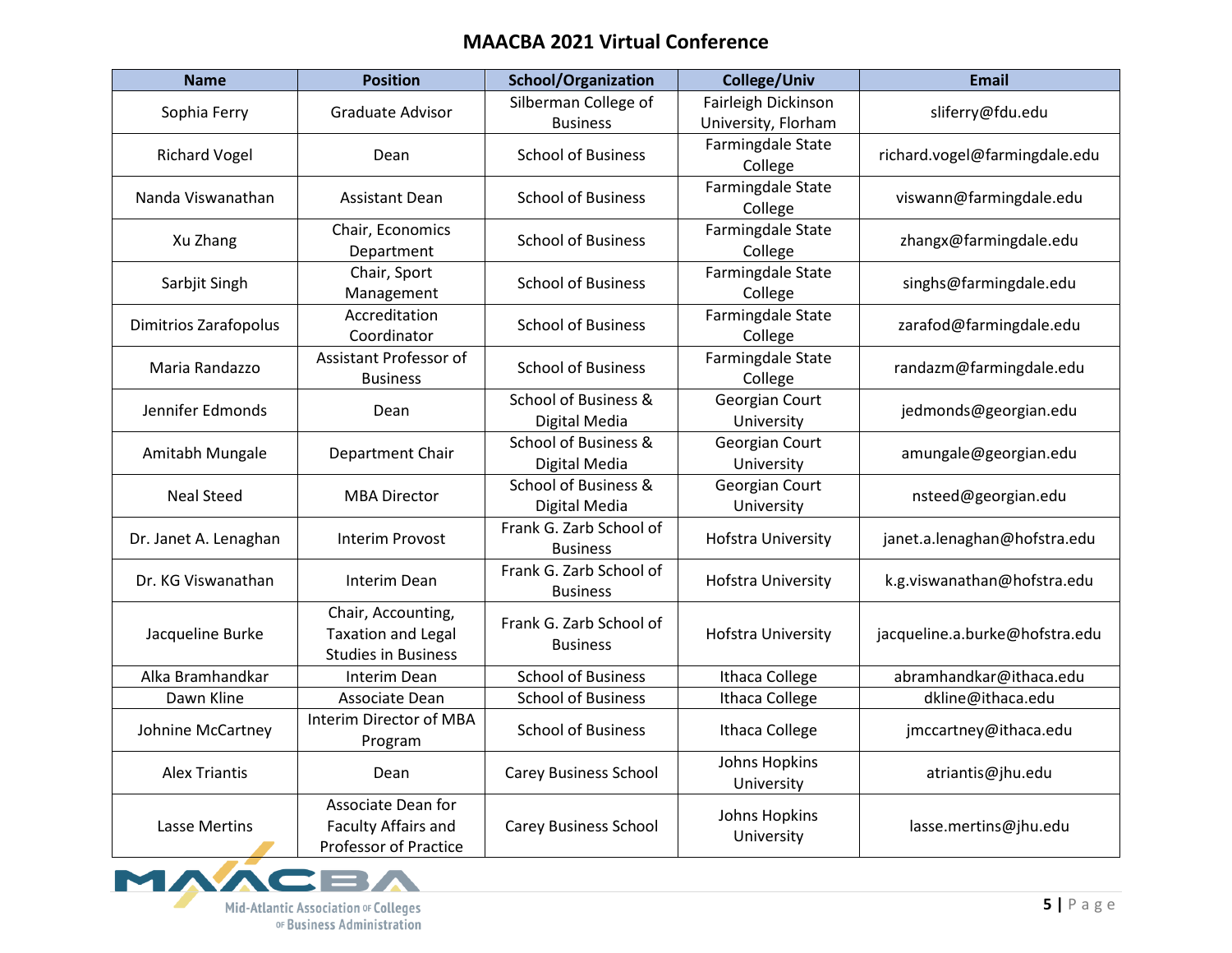| <b>Name</b>          | <b>Position</b>                                                                          | <b>School/Organization</b>                      | <b>College/Univ</b>         | Email                   |
|----------------------|------------------------------------------------------------------------------------------|-------------------------------------------------|-----------------------------|-------------------------|
| Justin Habash        | Assistant Dean of<br>Teaching & Learning                                                 | <b>Carey Business School</b>                    | Johns Hopkins<br>University | jhabash1@jhu.edu        |
| Dan Sheats           | Director Integrative &<br><b>Experiential Education,</b><br><b>Experiential Learning</b> | <b>Carey Business School</b>                    | Johns Hopkins<br>University | dsheats1@jhu.edu        |
| Dr. Amy Parsons      | Chair Department of<br><b>Business and</b><br>Management                                 | William G. McGowan<br><b>School of Business</b> | King's College              | amyparsons@kings.edu    |
| Dr. Tara Shawver     | Chair Kearney &<br><b>Company Department</b><br>of Accounting                            | William G. McGowan<br><b>School of Business</b> | King's College              | tarashawver@kings.edu   |
| Anne Carroll         | Dean                                                                                     | <b>College of Business</b>                      | Kutztown University         | acarroll@kutztown.edu   |
| Kim O'Neill          | <b>Assistant Dean College</b><br>of Business                                             | <b>College of Business</b>                      | Kutztown University         | koneill@kutztown.edu    |
| Qin Geng             | <b>Associate Professor</b><br><b>Business Administration</b>                             | <b>College of Business</b>                      | Kutztown University         | geng@kutztown.edu       |
| Su Kong              | <b>Assistant Department</b><br><b>Chair Business</b><br>Administration                   | <b>College of Business</b>                      | Kutztown University         | kong@kutztown.edu       |
| Gary Chao            | Department Chair<br><b>Business Administration</b>                                       | <b>College of Business</b>                      | Kutztown University         | chao@kutztown.edu       |
| Paige Brookins       | <b>Assistant Dean College</b><br>of Business                                             | <b>College of Business</b>                      | Kutztown University         | brookins@kutztown.edu   |
| Patrick O'Brien      | Associate Dean                                                                           | <b>School of Business</b>                       | La Salle University         | obrienp@lasalle.edu     |
| Joseph Ugras         | Interim Dean                                                                             | <b>School of Business</b>                       | La Salle University         | ugras@lasalle.edu       |
| Katrina Zalatan      | Associate Dean and<br>Director, Undergraduate<br>Programs                                | <b>College of Business</b>                      | Lehigh University           | kaz409@lehigh.edu       |
| Don Gibson           | Dean and Professor                                                                       | O'Malley School of<br><b>Business</b>           | Manhattan College           | dgibson01@manhattan.edu |
| Dean Raj Devasagayam | Dean                                                                                     | <b>Leon Hess Business</b><br>School             | Monmouth University         | raj@monmouth.edu        |
| Gilda M. Agacer      | Associate Dean                                                                           | <b>Leon Hess Business</b><br>School             | Monmouth University         | gagacer@monmouth.edu    |
| Janeth Merkle        | <b>Assistant Dean</b>                                                                    | <b>Leon Hess Business</b><br>School             | Monmouth University         | jmerkle@monmouth.edu    |

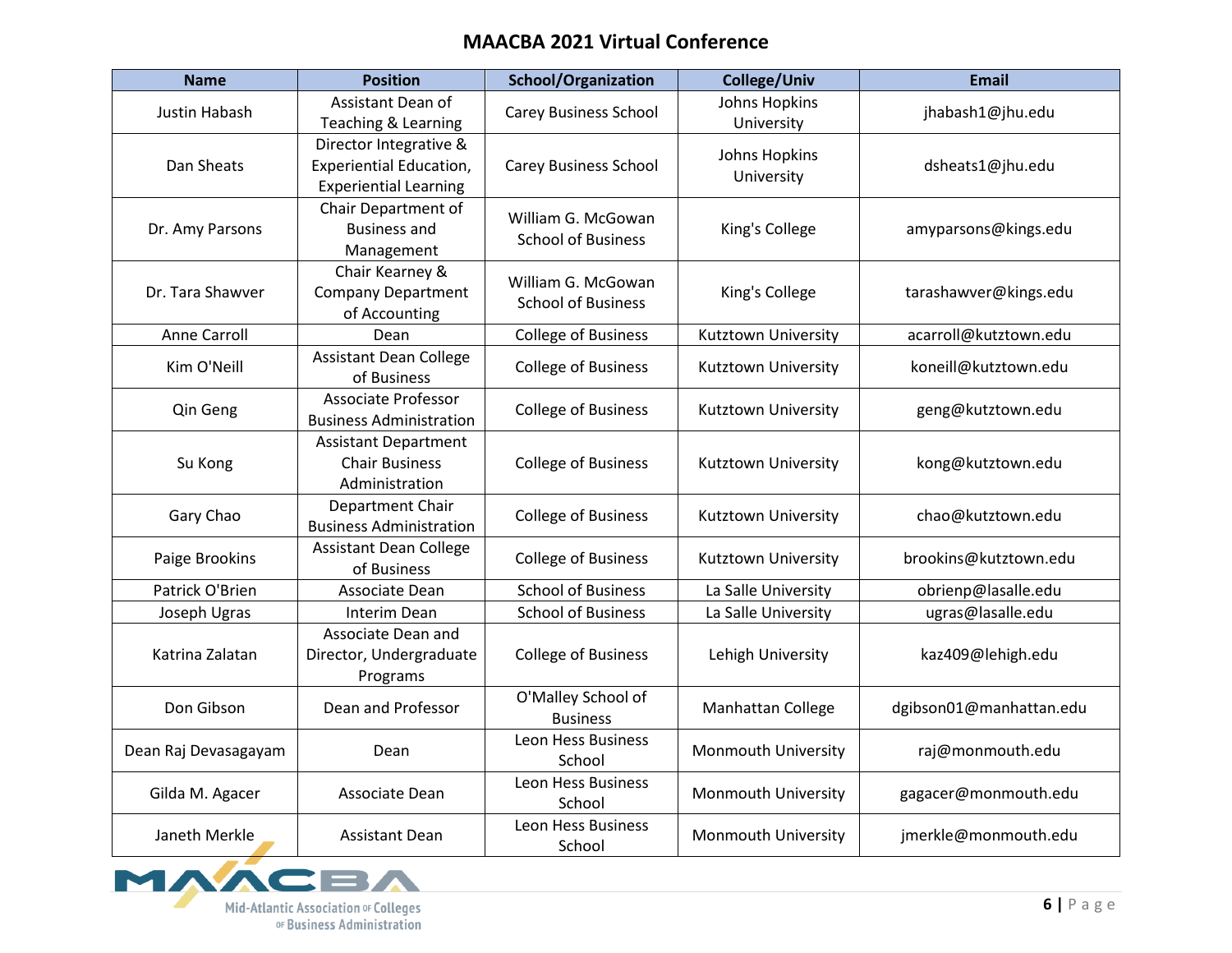| <b>Name</b>              | <b>Position</b>                                                      | <b>School/Organization</b>                  | <b>College/Univ</b>                  | <b>Email</b>                |
|--------------------------|----------------------------------------------------------------------|---------------------------------------------|--------------------------------------|-----------------------------|
| Nancy Uddin              | Chair, Department of<br>Accounting                                   | Leon Hess Business<br>School                | Monmouth University                  | nuddin@monmouth.edu         |
| <b>Stuart Rosenberg</b>  | Chair, Department of<br>Management &<br>Leadership                   | <b>Leon Hess Business</b><br>School         | Monmouth University                  | srosenbe@monmouth.edu       |
| Min Lu                   | Chair, Department of<br>Marketing &<br><b>International Business</b> | Leon Hess Business<br>School                | <b>Monmouth University</b>           | mlu@monmouth.edu            |
| Nicky Kelly              | <b>MBA Program</b><br>Administrator                                  | <b>Leon Hess Business</b><br>School         | Monmouth University                  | nkelly@monmouth.edu         |
| <b>Michael Chattalas</b> | Assistant Professor,<br>Chair of the<br>school's AOL Committee       | Leon Hess Business<br>School                | Monmouth University                  | mchattal@monmouth.edu       |
| Kimberly Hollister       | Dean                                                                 | Feliciano School of<br><b>Business</b>      | <b>Montclair State</b><br>University | hollisterk@montclair.edu    |
| Elizabeth Rosini         | Associate Dean                                                       | Feliciano School of<br><b>Business</b>      | <b>Montclair State</b><br>University | rosinie@montclair.edu       |
| <b>Ronald Strauss</b>    | Senior Associate Dean                                                | Feliciano School of<br><b>Business</b>      | <b>Montclair State</b><br>University | straussr@montclair.edu      |
| Nicole Koppel            | <b>MBA Director</b>                                                  | Feliciano School of<br><b>Business</b>      | <b>Montclair State</b><br>University | koppeln@montclair.edu       |
| Ellie Esposito           | Coordinator<br>Accreditation and<br>Quality                          | Feliciano School of<br><b>Business</b>      | <b>Montclair State</b><br>University | espositoe@montclair.edu     |
| Peter Kingstone          | Dean College of<br><b>Humanities and Social</b><br>Sciences          | Feliciano School of<br><b>Business</b>      | <b>Montclair State</b><br>University | kingstonep@montclair.edu    |
| Fikru Boghossian         | Dean                                                                 | School of Business &<br>Management          | Morgan State<br>University           | fikru.boghossian@morgan.edu |
| <b>Greg Filbeck</b>      | Director, Black School of<br><b>Business</b>                         | <b>Black School of Business</b>             | Penn State Behrend                   | mgf11+E2:E105@psu.edu       |
| Rhoda Joseph             | Associate Professor of<br><b>Information Systems</b>                 | <b>School of Business</b><br>Administration | Penn State Harrisburg                | ruj1@psu.edu                |
| Michael Stephens         | <b>MBA Recruiter and</b><br>Corporate Liaison                        | <b>School of Business</b><br>Administration | Penn State Harrisburg                | mzs583@psu.edu              |
| <b>Ed Petkus</b>         | Dean                                                                 | Anisfield School of<br><b>Business</b>      | Ramapo College of<br>New Jersey      | epetkus@ramapo.edu          |
|                          |                                                                      |                                             |                                      |                             |

**A**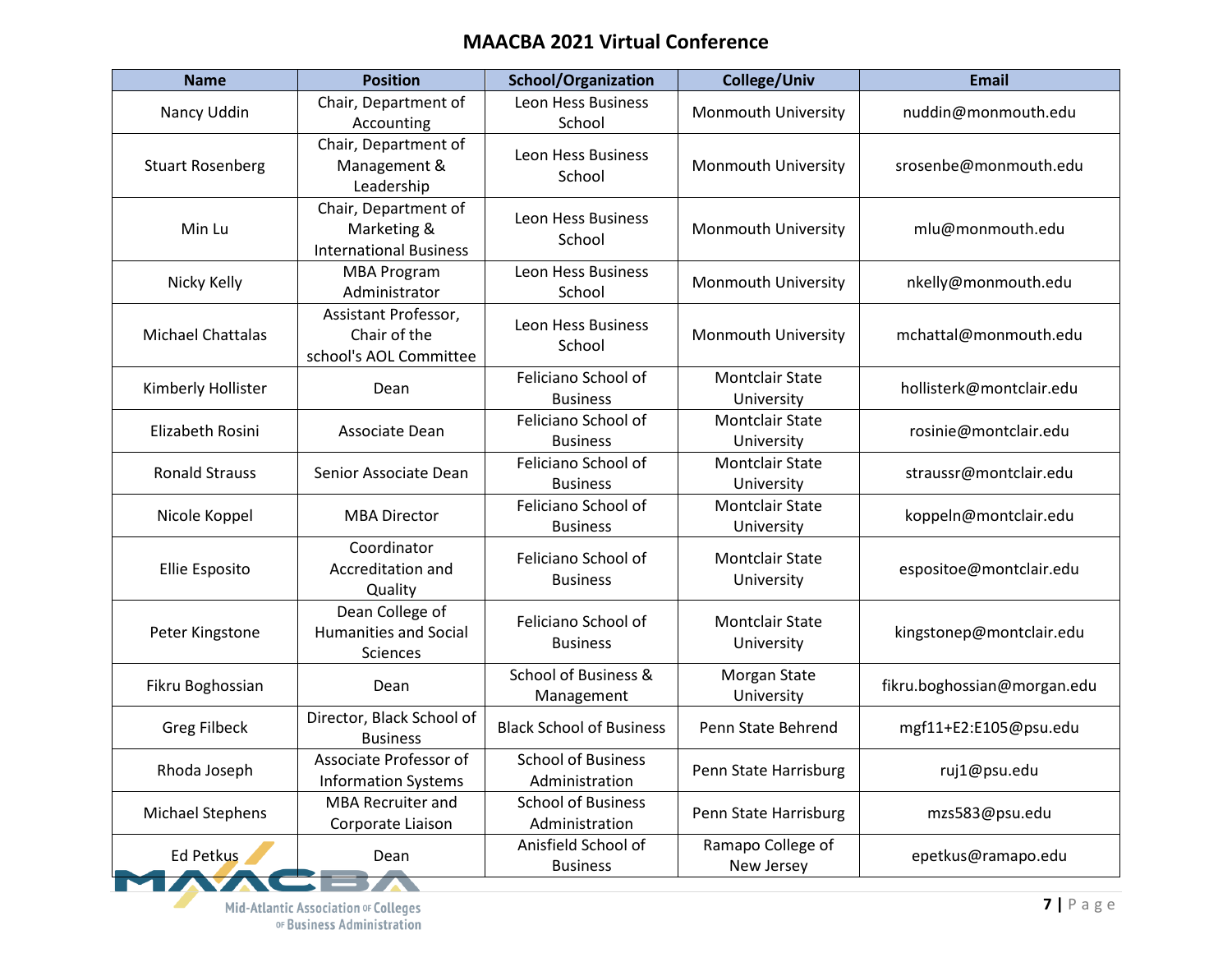| <b>Name</b>           | <b>Position</b>                                                                  | <b>School/Organization</b>                 | <b>College/Univ</b>                | <b>Email</b>          |
|-----------------------|----------------------------------------------------------------------------------|--------------------------------------------|------------------------------------|-----------------------|
| Karen Norton          | <b>Assistant Dean</b>                                                            | Anisfield School of<br><b>Business</b>     | Ramapo College of<br>New Jersey    | knorton@ramapo.edu    |
| Juan Cabrera          | <b>MBA Program Director</b>                                                      | Anisfield School of<br><b>Business</b>     | Ramapo College of<br>New Jersey    | jcabrera@ramapo.edu   |
| Eugene Kutcher        | Dean                                                                             | Norm Brodsky College of<br><b>Business</b> | <b>Rider University</b>            | ekutcher@rider.edu    |
| <b>Ronald Cook</b>    | Associate Dean                                                                   | Norm Brodsky College of<br><b>Business</b> | <b>Rider University</b>            | cookr@rider.edu       |
| Lan Nygren            | Associate Dean                                                                   | Norm Brodsky College of<br><b>Business</b> | <b>Rider University</b>            | Inygren@rider.edu     |
| Evelyn McDowell       | <b>Accounting Chairperson</b>                                                    | Norm Brodsky College of<br><b>Business</b> | <b>Rider University</b>            | emcdowell@rider.edu   |
| Michelle Patrick      | Dean                                                                             | <b>School of Business</b>                  | <b>Robert Morris</b><br>University | patrick@rmu.edu       |
| Prasad Vemala         | Associate Dean                                                                   | <b>School of Business</b>                  | <b>Robert Morris</b><br>University | vemala@rmu.edu        |
| Jodi Potter           | <b>Assistant Dean for</b><br><b>Graduate Programs and</b><br><b>MBA Director</b> | <b>School of Business</b>                  | <b>Robert Morris</b><br>University | potterj@rmu.edu       |
| Jacob Peng            | Department Head of<br>Accounting                                                 | <b>School of Business</b>                  | <b>Robert Morris</b><br>University | peng@rmu.edu          |
| Susan E. Lehrman      | Dean                                                                             | Rohrer College of<br><b>Business</b>       | Rowan University                   | lehrman@rowan.edu     |
| <b>Morris Kalliny</b> | Associate Dean                                                                   | Rohrer College of<br><b>Business</b>       | Rowan University                   | kalliny@rowan.edu     |
| Jordan Howell         | <b>Associate Professor</b>                                                       | Rohrer College of<br><b>Business</b>       | Rowan University                   | howellj@rowan.edu     |
| Dilip Mirchandani     | Professor/Chair,<br>Management &<br>Entrepreneurship<br>Department               | Rohrer College of<br><b>Business</b>       | Rowan University                   | mirchandani@rowan.edu |
| Jennifer Maden        | Assistant Dean &<br><b>Director of Graduate</b><br><b>Studies</b>                | Rohrer College of<br><b>Business</b>       | Rowan University                   | maden@rowan.edu       |
| Amie Ryno             | Director of Center for<br>Professional<br>Development                            | Rohrer College of<br><b>Business</b>       | Rowan University                   | ryno@rowan.edu        |

z.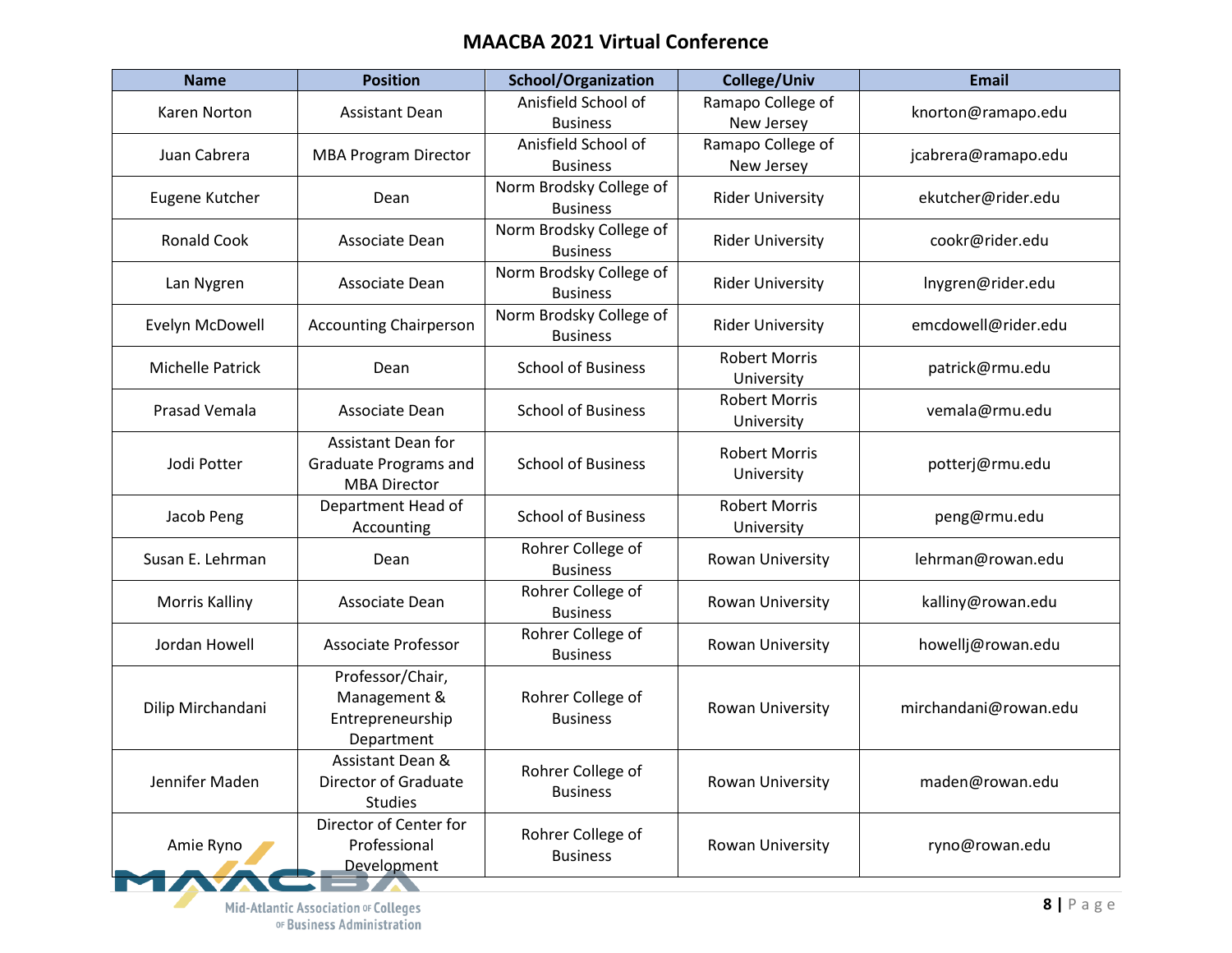| <b>Name</b>         | <b>Position</b>                                         | <b>School/Organization</b>                                        | <b>College/Univ</b>                   | <b>Email</b>                  |
|---------------------|---------------------------------------------------------|-------------------------------------------------------------------|---------------------------------------|-------------------------------|
| <b>Matthew Hird</b> | Assistant Director, Event<br>& Information Services     | Rohrer College of<br><b>Business</b>                              | Rowan University                      | hird@rowan.edu                |
| Jason Salvatore     | Program Coordinator                                     | Rohrer College of<br><b>Business</b>                              | Rowan University                      | salvat69@rowan.edu            |
| Jenny Klara Roberts | Manager of Academic<br>Programs                         | Rutgers Business School,<br>Newark and New<br><b>Brunswick</b>    | <b>Rutgers University</b>             | jroberts@business.rutgers.edu |
| Sharon Lydon        | Associate Dean of<br>Alumni and Corporate<br>Engagement | Rutgers Business School,<br>Newark and New<br><b>Brunswick</b>    | <b>Rutgers University</b>             | slydon@business.rutgers.edu   |
| Monica Adya         | Dean                                                    | Rutgers School of<br>Business-Camden                              | <b>Rutgers University -</b><br>Camden | monica.adya@rutgers.edu       |
| Oscar Holmes        | Undergraduate<br>Associate Dean                         | Rutgers School of<br>Business-Camden                              | <b>Rutgers University -</b><br>Camden | oscar.holmesiv@rutgers.edu    |
| Rachel Tomlinson    | <b>Director of Operations</b><br>and Administration     | Rutgers School of<br><b>Business-Camden</b>                       | <b>Rutgers University -</b><br>Camden | rachel.tomlinson@rutgers.edu  |
| Nathan Levinson     | Director of Academic<br>Administration                  | Rutgers School of<br>Business-Camden                              | <b>Rutgers University -</b><br>Camden | nlevinson@rutgers.edu         |
| Carla Mandell       |                                                         | Rutgers School of<br>Business-Camden                              | <b>Rutgers University -</b><br>Camden | cam647@camden.rutgers.edu     |
| Shy Yi              | Senior Assistant to the<br>Dean                         | Rutgers School of<br>Business-Camden                              | <b>Rutgers University -</b><br>Camden | shy.yi@rutgers.edu            |
| Jayati Ghosh        | Dean                                                    | Scott L. Carmona College<br>of Business                           | Saginaw Valley State<br>University    | jghosh@SVSU.edu               |
| Gary Quinlivan      | Dean                                                    | Alex G. McKenna School<br>of Business, Economics,<br>& Government | Saint Vincent College                 | GQ@stvincent.edu              |
| Jeff Godwin         | Chair                                                   | Alex G. McKenna School<br>of Business, Economics,<br>& Government | Saint Vincent College                 | jeff.godwin@stvincent.edu     |
| Mike Urick          | <b>Graduate Director</b>                                | Alex G. McKenna School<br>of Business, Economics,<br>& Government | Saint Vincent College                 | michael.urick@stvincent.edu   |
| Joyce Strawser      | Dean                                                    | Stillman School of<br><b>Business</b>                             | <b>Seton Hall University</b>          | joyce.strawser@shu.edu        |
| Steven Lorenzet     | Associate Dean                                          | Stillman School of<br><b>Business</b>                             | <b>Seton Hall University</b>          | steven.lorenzet@shu.edu       |

Z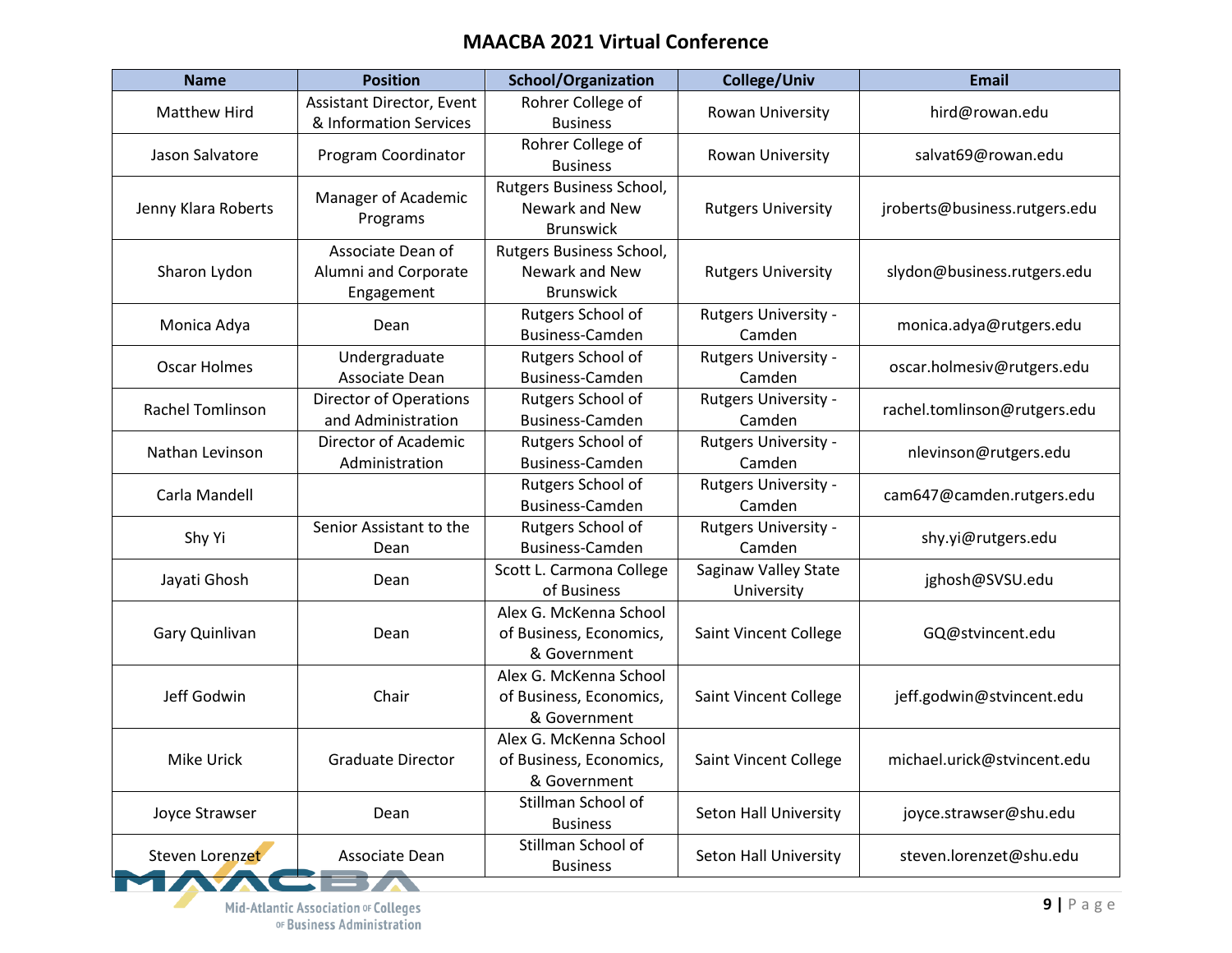| <b>Name</b>            | <b>Position</b>                                               | <b>School/Organization</b>                  | College/Univ                                  | <b>Email</b>         |
|------------------------|---------------------------------------------------------------|---------------------------------------------|-----------------------------------------------|----------------------|
| Leigh Onimus           | Associate Dean                                                | Stillman School of<br><b>Business</b>       | Seton Hall University                         | leigh.onimus@shu.edu |
| Mark Schild            | <b>Assistant Dean</b>                                         | Stillman School of<br><b>Business</b>       | Seton Hall University                         | mark.schild@shu.edu  |
| Ira Jaskoll            | Faculty, Computing and<br><b>Decision Sciences</b>            | Stillman School of<br><b>Business</b>       | Seton Hall University                         | ira.jaskoll@shu.edu  |
| <b>Bryan Price</b>     | Executive Director,<br><b>Buccino Leadership</b><br>Institute | Stillman School of<br><b>Business</b>       | <b>Seton Hall University</b>                  | bryan.price@shu.edu  |
| John Kooti             | Dean                                                          | John L. Grove College of<br><b>Business</b> | Shippensburg<br>University of<br>Pennsylvania | jgkooti@ship.edu     |
| <b>William Oberman</b> |                                                               | John L. Grove College of<br><b>Business</b> | Shippensburg<br>University of<br>Pennsylvania | wdober@ship.edu      |
| Michael Coolsen        |                                                               | John L. Grove College of<br><b>Business</b> | Shippensburg<br>University of<br>Pennsylvania | MKCool@ship.edu      |
| <b>Robert Stephens</b> |                                                               | John L. Grove College of<br><b>Business</b> | Shippensburg<br>University of<br>Pennsylvania | RDStep@ship.edu      |
| Ian Langella           |                                                               | John L. Grove College of<br><b>Business</b> | Shippensburg<br>University of<br>Pennsylvania | IMLangella@ship.edu  |
| <b>William Powell</b>  |                                                               | John L. Grove College of<br><b>Business</b> | Shippensburg<br>University of<br>Pennsylvania | WAPowell@ship.edu    |
| Matrecia James         | Dean                                                          | <b>School of Business</b>                   | St. Bonaventure<br>University                 | mjames@sbu.edu       |
| Mary Coombs            | Assistant<br>Dean/Graduate Director                           | <b>School of Business</b>                   | St. Bonaventure<br>University                 | mcoombs@sbu.edu      |
| Vana Zervanos          | Associate Dean                                                | Haub School of Business                     | St. Joseph's University                       | vzervano@sju.edu     |
| Joseph DiAngelo        | Dean                                                          | Haub School of Business                     | St. Joseph's University                       | jodiange@sju.edu     |
| Michael Murphy         | Dean                                                          | <b>School of Business</b>                   | St. Thomas Aquinas<br>College                 | mmurphy@stac.edu     |
| Virginia Fjermestad    | <b>MBA Director</b>                                           | <b>School of Business</b>                   | St. Thomas Aquinas<br>College                 | Vfjermes@stac.edu    |

z.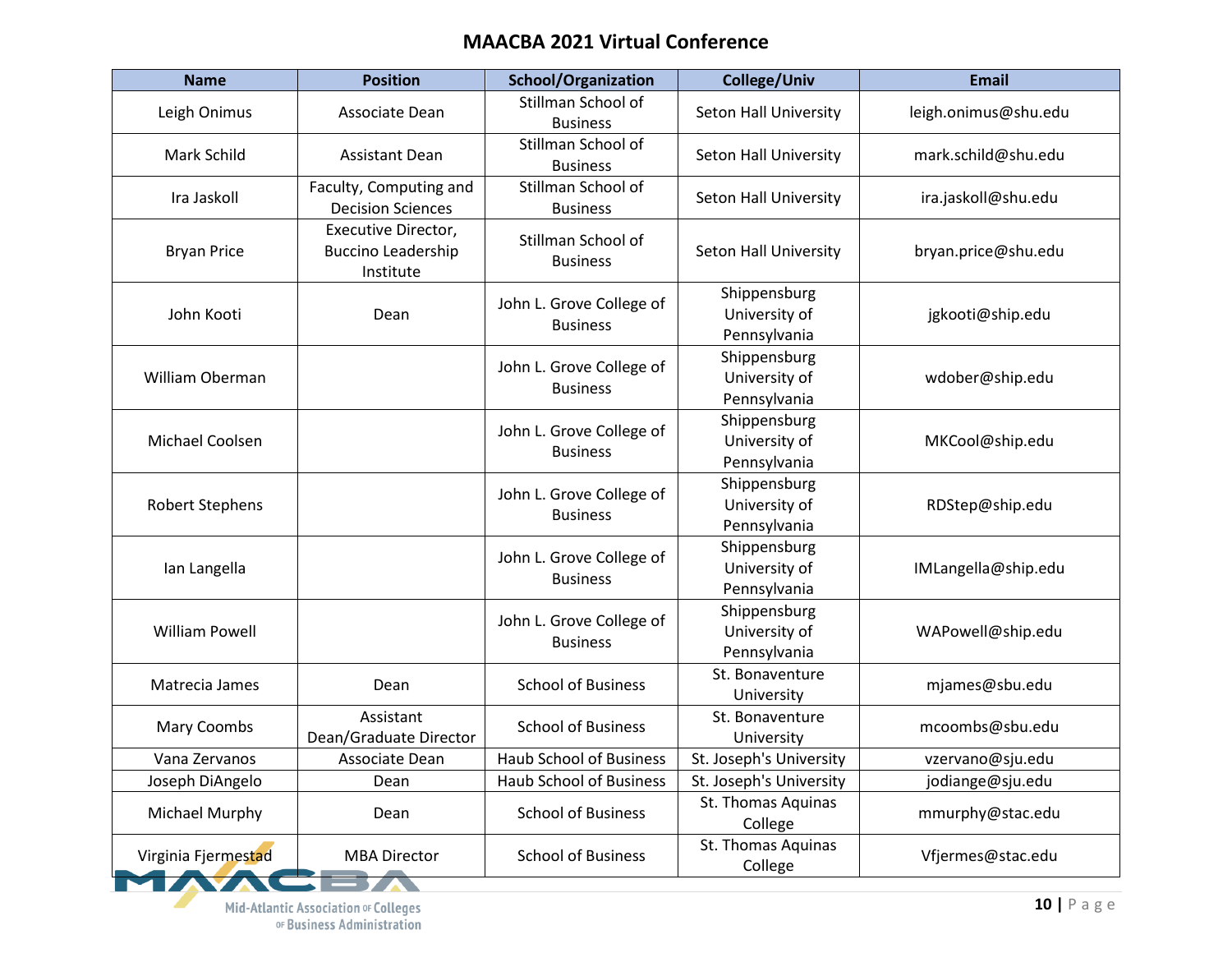| <b>Name</b>                | <b>Position</b>                                                      | <b>School/Organization</b>                  | <b>College/Univ</b>        | <b>Email</b>                     |
|----------------------------|----------------------------------------------------------------------|---------------------------------------------|----------------------------|----------------------------------|
| Alphonso Ogbuehi           | Dean                                                                 | <b>School of Business</b>                   | <b>Stockton University</b> | alphonso.ogbuehi@stockton.edu    |
| Keith Diener               | Associate Professor of<br><b>Business Studies</b>                    | <b>School of Business</b>                   | <b>Stockton University</b> | keith.diener@stockton.edu        |
| <b>Christian Ehiobuche</b> | Assistant Professor of<br><b>Business Studies</b>                    | <b>School of Business</b>                   | <b>Stockton University</b> | christian.ehiobuche@stockton.edu |
| Warren Kleinsmith          | Associate Professor of<br><b>Business Studies</b>                    | <b>School of Business</b>                   | <b>Stockton University</b> | warren.kleinsmith@stockton.edu   |
| Kerrin Wolf                | Associate Professor of<br><b>Business Studies</b>                    | <b>School of Business</b>                   | <b>Stockton University</b> | kerrin.wolf@stockton.edu         |
| Donna Hauer                | Accreditation &<br><b>Academic Programs</b><br>Specialist            | <b>School of Business</b>                   | <b>Stockton University</b> | donna.hauer@stockton.edu         |
| <b>Esther Lawrence</b>     | <b>Assistant Dean</b>                                                | <b>School of Business</b>                   | <b>Stockton University</b> | esther.lawrence@stockton.edu     |
| Mary Ellen Zuckerman       | Dean                                                                 | <b>School of Business</b>                   | <b>SUNY Geneseo</b>        | zuckerman@geneseo.edu            |
| Kristin Backhaus           | Dean                                                                 | <b>School of Business</b>                   | <b>SUNY New Paltz</b>      | backhauk@newpaltz.edu            |
| Elizabeth Dunn             | Dean                                                                 | School of Liberal Arts &<br><b>Business</b> | <b>SUNY Oneonta</b>        | Elizabeth.Dunn@oneonta.edu       |
| Izabella Lokshina          | Professor                                                            | School of Liberal Arts &<br><b>Business</b> | <b>SUNY Oneonta</b>        | Izabella.Lokshina@oneonta.edu    |
| Dona Siregar               | Associate Professor                                                  | School of Liberal Arts &<br><b>Business</b> | <b>SUNY Oneonta</b>        | Dona.Siregar@oneonta.edu         |
| Prabakar<br>Kothandaraman  | Dean-School of Business                                              | <b>School of Business</b>                   | <b>SUNY Oswego</b>         | pk@oswego.edu                    |
| Raihan Khan                | Associate Dean, School<br>of Business                                | <b>School of Business</b>                   | <b>SUNY Oswego</b>         | Raihan.Khan@oswego.edu           |
| <b>Irene Scruton</b>       | Assistant Dean and<br>Director of MBA -<br><b>School of Business</b> | <b>School of Business</b>                   | <b>SUNY Oswego</b>         | Irene.Scruton@oswego.edu         |
| <b>Thomas Tribunella</b>   | Chairperson-<br>Accounting, Finance &<br>Law-School of Business      | <b>School of Business</b>                   | <b>SUNY Oswego</b>         | Thomas.Tribunella@oswego.edu     |
| Sarfraz Mian               | Chairperson, Marketing<br>& Management-School<br>of Business         | <b>School of Business</b>                   | <b>SUNY Oswego</b>         | Sarfraz.Mian@oswego.edu          |
| Sarah Bonzo                | Associate Professor,<br>Marketing &                                  | <b>School of Business</b>                   | <b>SUNY Oswego</b>         | Sarah.Bonzo@oswego.edu           |

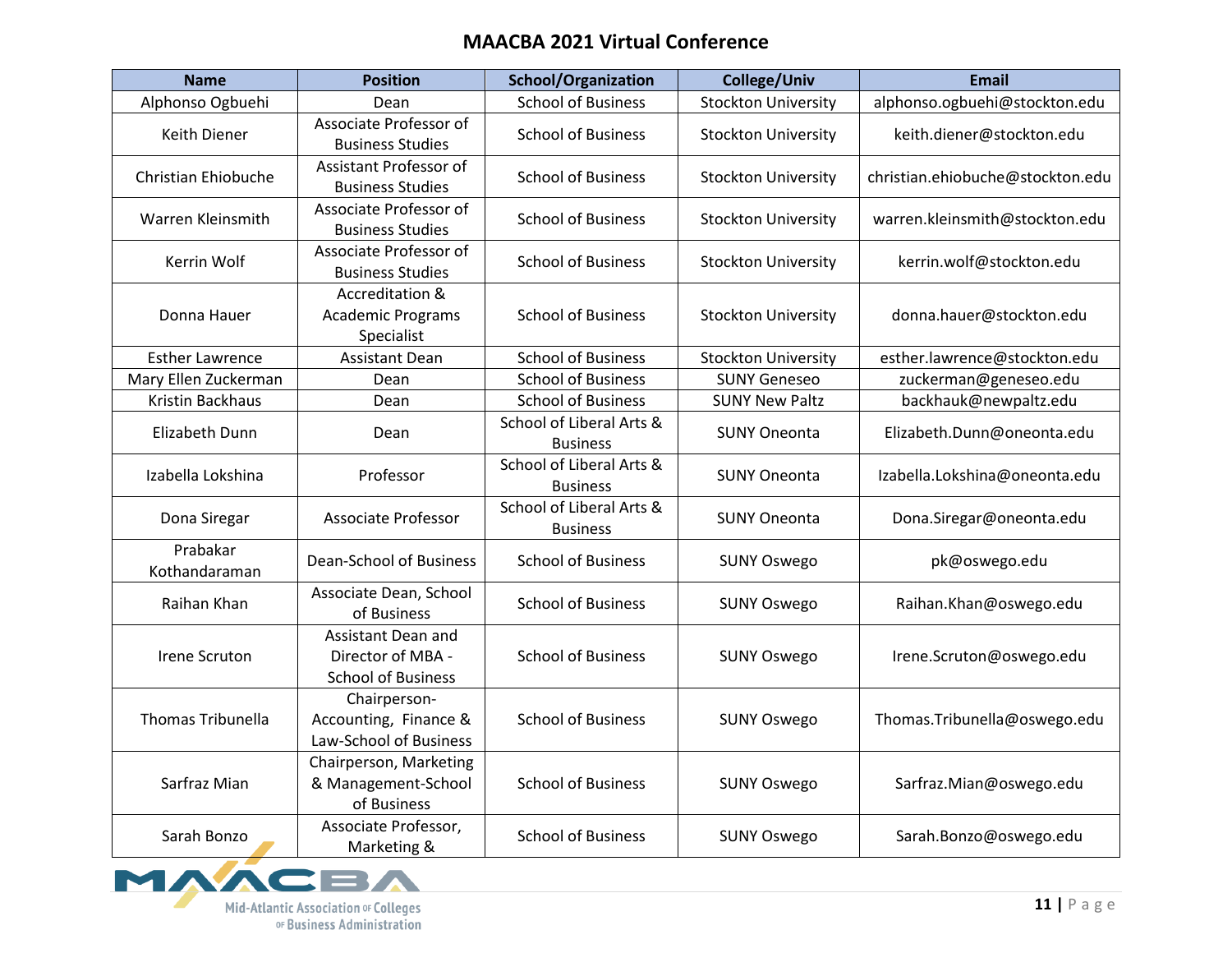| <b>Name</b>            | <b>Position</b>                                                                             | <b>School/Organization</b>                | <b>College/Univ</b>           | <b>Email</b>                   |
|------------------------|---------------------------------------------------------------------------------------------|-------------------------------------------|-------------------------------|--------------------------------|
|                        | Management-School of<br><b>Business</b>                                                     |                                           |                               |                                |
| <b>Matthew Rousu</b>   | Dean                                                                                        | Sigmund Weis School of<br><b>Business</b> | Susquehanna<br>University     | rousu@susqu.edu                |
| Deanna Geddes          | Associate Dean                                                                              | Fox School of Business                    | <b>Temple University</b>      | geddes@temple.edu              |
| Alex Stein             | Academic Director,<br><b>PMBA</b>                                                           | Fox School of Business                    | <b>Temple University</b>      | alexander.stein@temple.edu     |
| Kathryn Jervis         | Dean                                                                                        | <b>School of Business</b>                 | The College of New<br>Jersey  | jervisk@tcnj.edu               |
| <b>Tammy Dieterich</b> | <b>Assistant Dean</b>                                                                       | <b>School of Business</b>                 | The College of New<br>Jersey  | dieteric@tcnj.edu              |
| Chanelle Lester        | <b>MBA Director</b>                                                                         | <b>School of Business</b>                 | The College of New<br>Jersey  | lesterc@tcnj.edu               |
| Nicole Beagin          | Communications<br>Specialist                                                                | <b>School of Business</b>                 | The College of New<br>Jersey  | beaginn@tcnj.edu               |
| Prabhudev Konana       | Dean                                                                                        | Robert H. Smith School<br>of Business     | The University of<br>Maryland | pkonana@umd.edu                |
| Shohreh Kaynama        | Dean                                                                                        | College of Business and<br>Economics      | <b>Towson University</b>      | skaynama@towson.edu            |
| <b>Murray Dalziel</b>  | Dean                                                                                        | Merrick School of<br><b>Business</b>      | University of Baltimore       | mdalziel@ubalt.edu             |
| Marilyn Oblak          | Associate Dean                                                                              | Merrick School of<br><b>Business</b>      | University of Baltimore       | moblak@ubalt.edu               |
| Kathea Smith           | <b>Assistant Dean</b>                                                                       | Merrick School of<br><b>Business</b>      | University of Baltimore       | ksmith@ubalt.edu               |
| <b>Tawnya Means</b>    | <b>Assistant Dean for</b><br><b>Educational Innovation</b><br>and Chief Learning<br>Officer | Gies College of Business                  | University of Illinois        | tawnya@illinois.edu            |
| Joyce Russell          | Dean, Villanova School<br>of Business                                                       | Villanova School of<br><b>Business</b>    | Villanova University          | joyce.russell@villanova.edu    |
| Cathy Toner            | <b>Assistant Dean of Talent</b><br>and Staff Development                                    | Villanova School of<br><b>Business</b>    | Villanova University          | cathy.toner@villanova.edu      |
| Jennifer Whinney       | Assistant Dean of<br>Accreditation and<br><b>Strategic Initiatives</b>                      | Villanova School of<br><b>Business</b>    | Villanova University          | jennifer.whinney@villanova.edu |